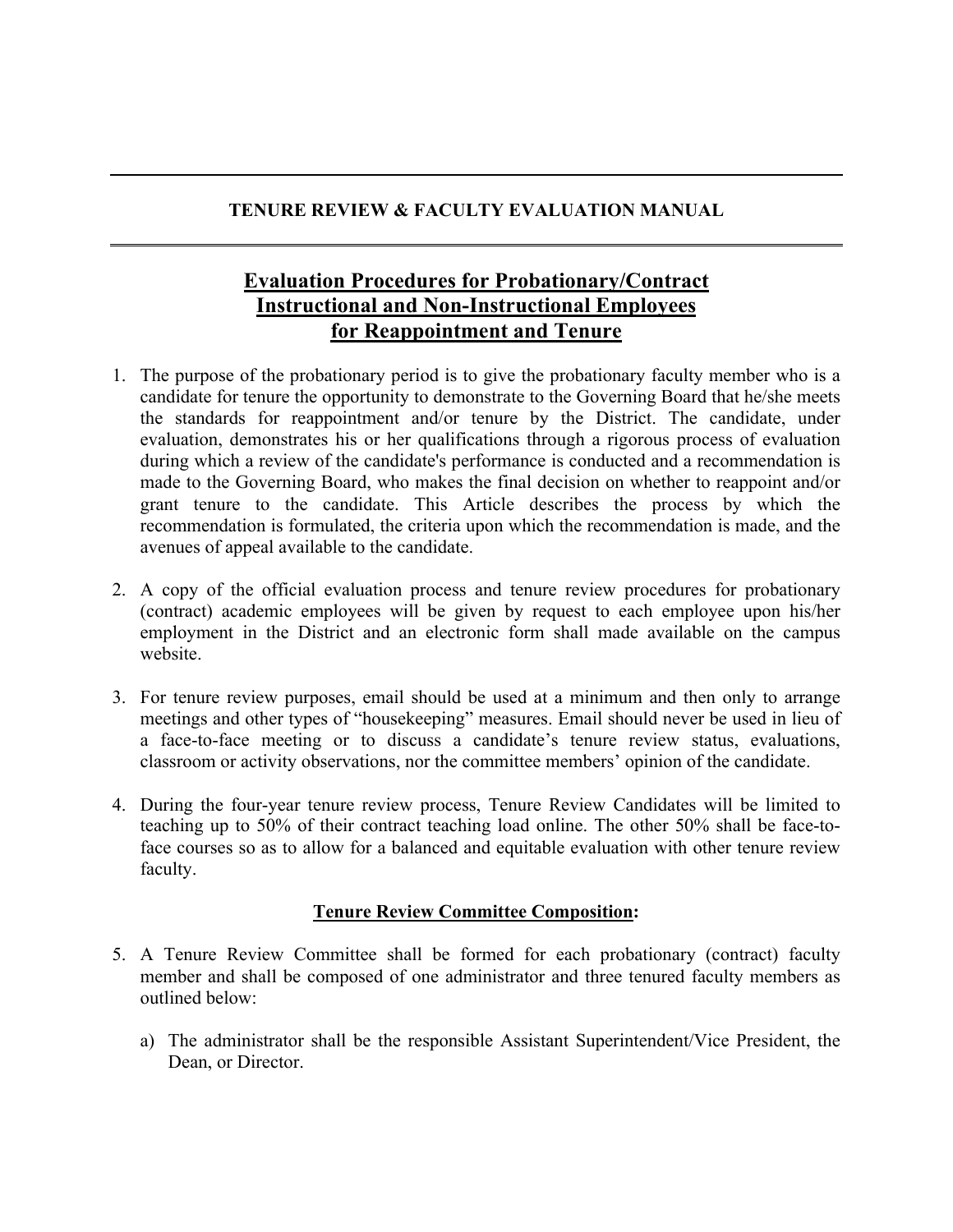- b) Two tenured faculty members (both from the candidate's discipline or department where possible, one from the School/Center if necessary) shall be nominated by the appropriate Dean in consultation with the Director, the Department Chair, and department faculty. The Dean/Director informs the faculty member of this nomination for the person's consideration.
- c) A third tenured faculty member will be appointed from another School/Center by the Academic Senate President as an At-Large member.
- d) All committee members shall have received a District-sponsored in-service training session specifically designed for Tenure Review Committee members before beginning their evaluation duties in the first year of tenure review. The Tenure Review Office will keep a record of all faculty and administrators who have completed the mandatory training. Each member of the Tenure Review Committee must sign a District-Approved Confidentiality Statement prior to beginning the tenure review process.
- 6. All four members shall be responsible for the full four years of the evaluation process barring unforeseen circumstances. If a member must be replaced, the Tenure Review Committee will decide at the outset if the replacement will be for the remainder of the tenure process or temporary.

#### **Responsibilities of the Parties:**

- 7. The administrator shall be responsible for calling initial meetings, coordinating activities of the committee, representing the committee to the Tenure Review Coordinator, and other official designated duties and shall ensure that all committee members have been trained in tenure review procedures prior to beginning the committee work according to contract language.
- 8. Each year, the Tenure Review Candidate shall prepare one Tenure Review Portfolio for their committee, which will be shared between committee members. It will be presented in a threering binder with dividers that include the following sections:
	- An updated Curriculum Vita (CV)
	- A Faculty Self-Evaluation Statement
	- A course syllabus and sample materials for each course being taught
	- Any other materials deemed relevant by the Tenure Review Candidate

The Portfolio shall serve as the resource from which the committee will be able draft the Summary Evaluation. After reviewing the Summary Evaluation with the candidate at the end of the semester, the portfolio shall be returned to the candidate as soon as possible.

- 9. The Peer Member and the Member-At-Large will serve as mentors for the Tenure Review Candidate. They will evaluate the candidate within the timelines and will review the evaluation with the candidate.
- 10. The tenure review Chair shall be responsible for the construction of a suggested schedule of meetings, activities, and observations and for inviting the Tenure Review Coordinator to the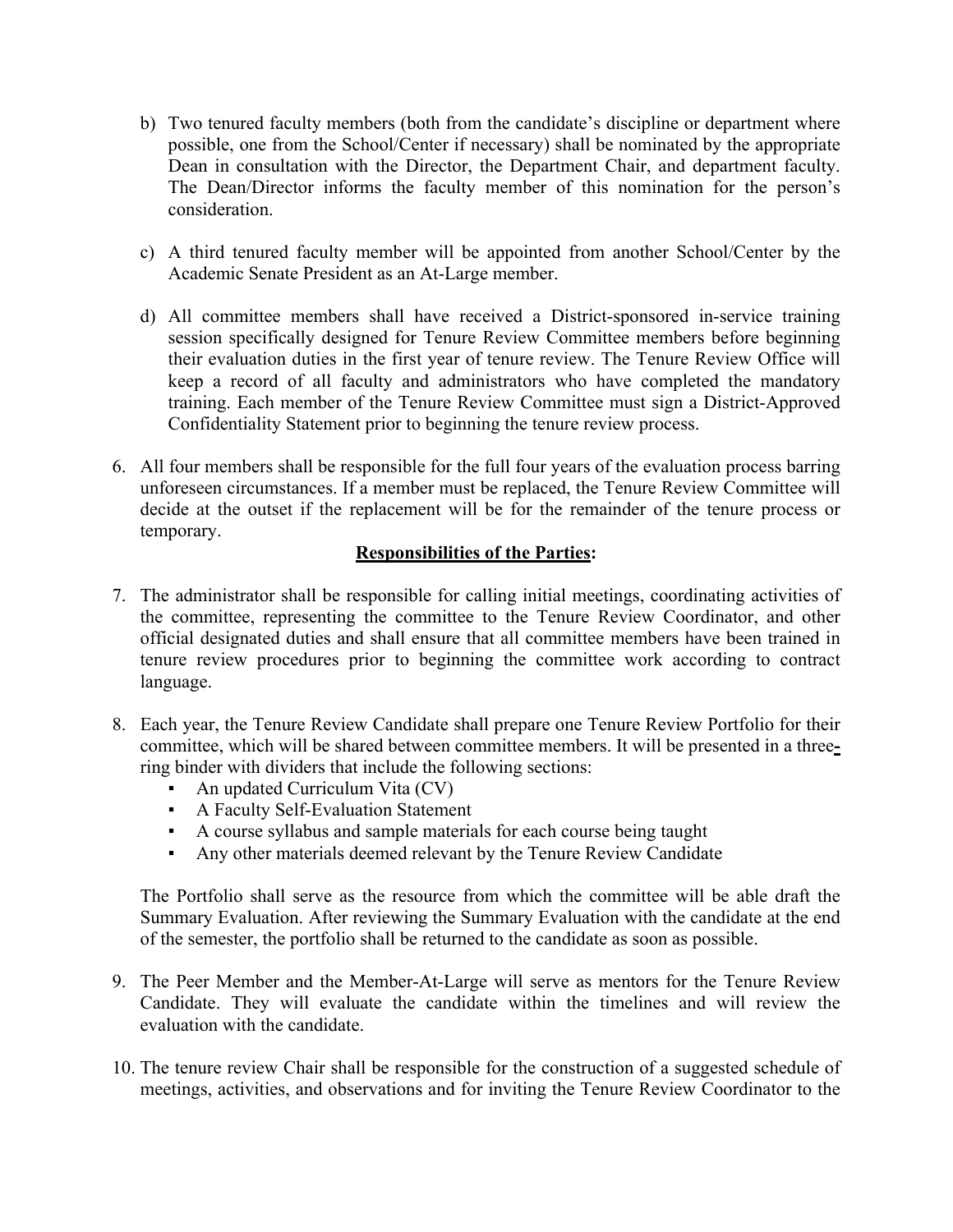first two mandatory meetings of the committee. A copy of this schedule shall be provided to the probationary faculty member and to the committee members, Assistant Superintendent/Vice President, Academic Affairs or Assistant Superintendent/Vice President, Student Affairs, and the Tenure Review Coordinator. Upon completion of the tenure review process for the year, the committee Chair, who will ensure that all forms are properly filled out and printed, will provide a copy of all evaluation documents with signatures for the candidate and then forward the completed packet of forms to their School/Center administrative secretary who will work with the Tenure Review Coordinator to transfer the materials to the office of the responsible Assistant Superintendent/Vice President, who will then review the packet and forward it to the Office of the Superintendent/President along with his/her recommendation.

11. The Superintendent/President shall review the materials and write a recommendation letter to the Governing Board. The Superintendent/President will then forward the original recommendation letter to Human Resources for distribution to the candidate, the committee, the responsible Assistant Superintendent/Vice President, and the Tenure Review Office. The Superintendent/President will also forward the completed packet to Human Resources. All original tenure review documents shall be housed in Human Resources.

Meeting notes and copies of relevant documents are kept under lock and key at the Tenure Review Coordinator's office for the duration of the four-year tenure review process, after which all copies shall be sent to Human Resources.

12. The Tenure Review Coordinator (TRC) will serve as a resource to all tenure review candidates and to all committee members throughout the course of the tenure review process. The TRC may also participate as a non-voting member at all mandatory meetings. The TRC will attempt to mediate minor difficulties as they arise and may suggest a course of action to the Tenure Review Candidate and/or consult with the responsible Assistant Superintendent/Vice President and/or official SCEA representative.

### **Tenure Review Process & Policies:**

- 13. During each year of tenure review, the entire committee will meet to review the timelines and determine observation and meeting schedule. Each year, the administrator shall call the initial meeting of each Tenure Review Committee, at which the Chair of the Tenure Review Committee shall be elected by the committee members; tenured faculty members may accept or decline selection as Chair at their option. The committee Chair shall hold this post for the duration of the tenure review process barring unforeseen circumstances or unless decided otherwise by the committee at the outset.
- 14. The Tenure Review Timeline for the current academic year shall be used when determining the schedule and meeting times as well as evaluations.
- 15. The District-Approved Tenure Review Committee Calendar Form must be used to document the composition of the committee, the observation and meeting schedule, the window of time for evaluation as well as to ensure timely notification to the Tenure Review Candidate and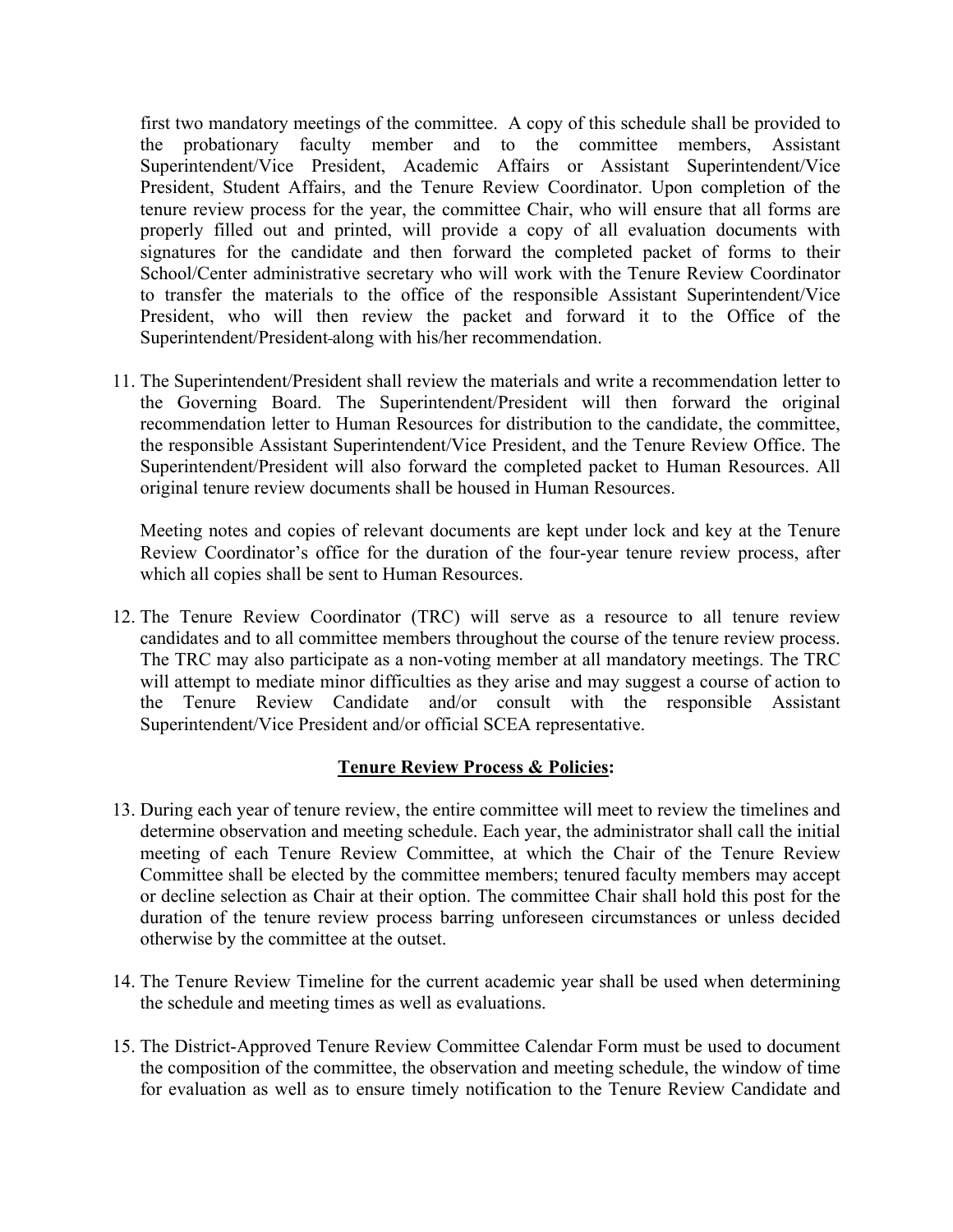Tenure Review Coordinator. This form will be completed and delivered to the candidate at least one week prior to classroom visits. Any changes to the committee schedule require that an updated Calendar Form be distributed in a timely manner.

- 16. In the event of unusual or unforeseen circumstances that might cause the Tenure Review Committee to be unable to adhere to the established timeline schedule, the Tenure Review Committee Chair, after conferring with the probationary faculty member and the SCEA President, shall submit a written request to change the timeline schedule, along with the probationary faculty member's comments, to the Tenure Review Coordinator, outlining the reasons and conditions for the request. The Tenure Review Coordinator shall confer with the responsible Assistant Superintendent/Vice President and will respond to the Chair's request within five working days stating reasons for either granting or denying the request. A copy of this written response shall be delivered to the respective probationary faculty member.
- 17. At a minimum, a 50-minute classroom or activity observation shall be made by each of the four members each year except when the Assistant Superintendent/Vice President shall conduct the classroom or activity observation in lieu of the Dean in at least one of the four years.
- 18. A student evaluation will be conducted using the prescribed form in the Tenure Review & Faculty Evaluation Manual. Only registered students may evaluate instructional faculty. The evaluation will be administered by a student chosen by the faculty member, and completed evaluation questionnaires will be forwarded to the appropriate School/Center office, which will ensure their timely delivery to Human Resources. For Counseling, EOPS, DSS, or ITC faculty, the administrative secretary will type the faculty member's name into the top of the student evaluation form before printing it. The directions on the form will instruct the student to return the form to a designated evaluation box at the front counter of the area's office. A minimum number of 30 student evaluations will be printed for students to evaluate the faculty member on scheduled appointments or student contacts during the student evaluation window. The student will receive the evaluation form when he or she checks in to the appointment and will fill it out after the appointment in the office waiting room. At the conclusion of the student evaluation window, the administrative secretary will return the completed forms to Human Resources for processing.

Human Resources will summarize the results of the student evaluation and prepare a student evaluation summary report for the Dean or Director.

- 19. In specialty programs that require an Academic Director (e.g., Nursing, etc.), the Director may serve in the capacity of the Dean, in which case, if the Dean chooses, he or she may rotate in to evaluate the faculty member in lieu of the Director. Certain specialty programs, such as Nursing, etc., mandate specific evaluation procedures to licensing requirements, which are separate from those for tenure review purposes.
- 20. In addition to the District Board policy, Tenure Review Process Policy Statement, criteria to be considered in the official evaluation and tenure review of probationary faculty have been developed by District faculty and management. These criteria, which serve as standards for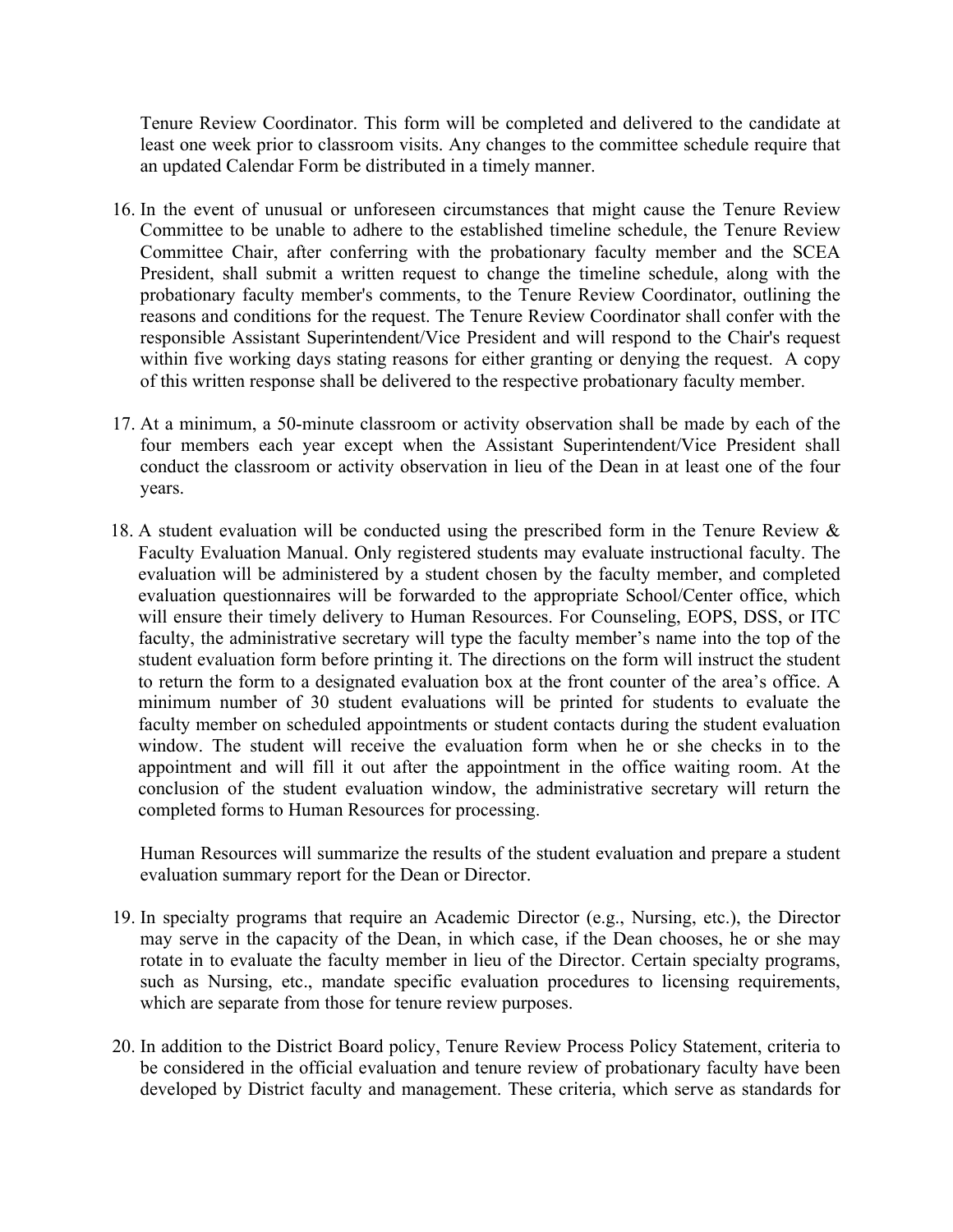the evaluation itself, are elaborated in the Tenure Review Guidelines. These criteria shall include:

- a) Performance in classroom teaching or in non-instructional services or in the fulfillment of other primary responsibilities specifically listed in the employment job description;
- b) Continuing professional growth and participation in professional activities; and
- c) Active participation in collegial governance and campus life.
- d) Demonstration of respect for students' rights and needs and sensitivity to and understanding of the diverse academic, social, economic, cultural, disability and ethnic backgrounds of community college students;
- e) Demonstration of respect for colleagues, other college staff and the teaching profession;
- 21. Criteria listed above and detailed in Criteria for Evaluating Instructional and Non-Instructional Faculty is not all inclusive and is not intended to eliminate from consideration additional standards of performance related to the primary assignment of the probationary faculty member. Such additional criteria, if appropriate, will be determined prior to the evaluation period and will be submitted in writing to the probationary faculty member by his/her responsible administrator and disseminated to members of the Tenure Review Committee with a copy to the Tenure Review Coordinator.
- 22. Evaluations shall not be based upon information unrelated to the probationary faculty member's performance as specified in Items 21 and 22 above.
- 23. The private life of a probationary faculty member, including religious, political, and organizational affiliations, or sexual orientation, shall not be a part of the probationary faculty member's evaluation and tenure review process in any manner except as prescribed by the Education Code.
- 24. The evaluation may be based upon information obtained through the use of videotape or other recording devices only with the explicit written permission of the probationary faculty member. No reproductions of these recordings may be made, and the originals must be returned to the probationary member in a timely manner.

Only first hand information available to the Tenure Review Committee members will be allowed. No correspondence anonymous or otherwise from non-committee members shall be used in this process.

25. Employees hired after the start of the fall semester whose service exceeds 75% of the days of service in the fiscal year shall be evaluated in the fall semester if feasible. If it is not feasible, the evaluation will take place in the following spring semester. Those employees whose service does not equal 75% of the days of service in the fiscal year shall be evaluated